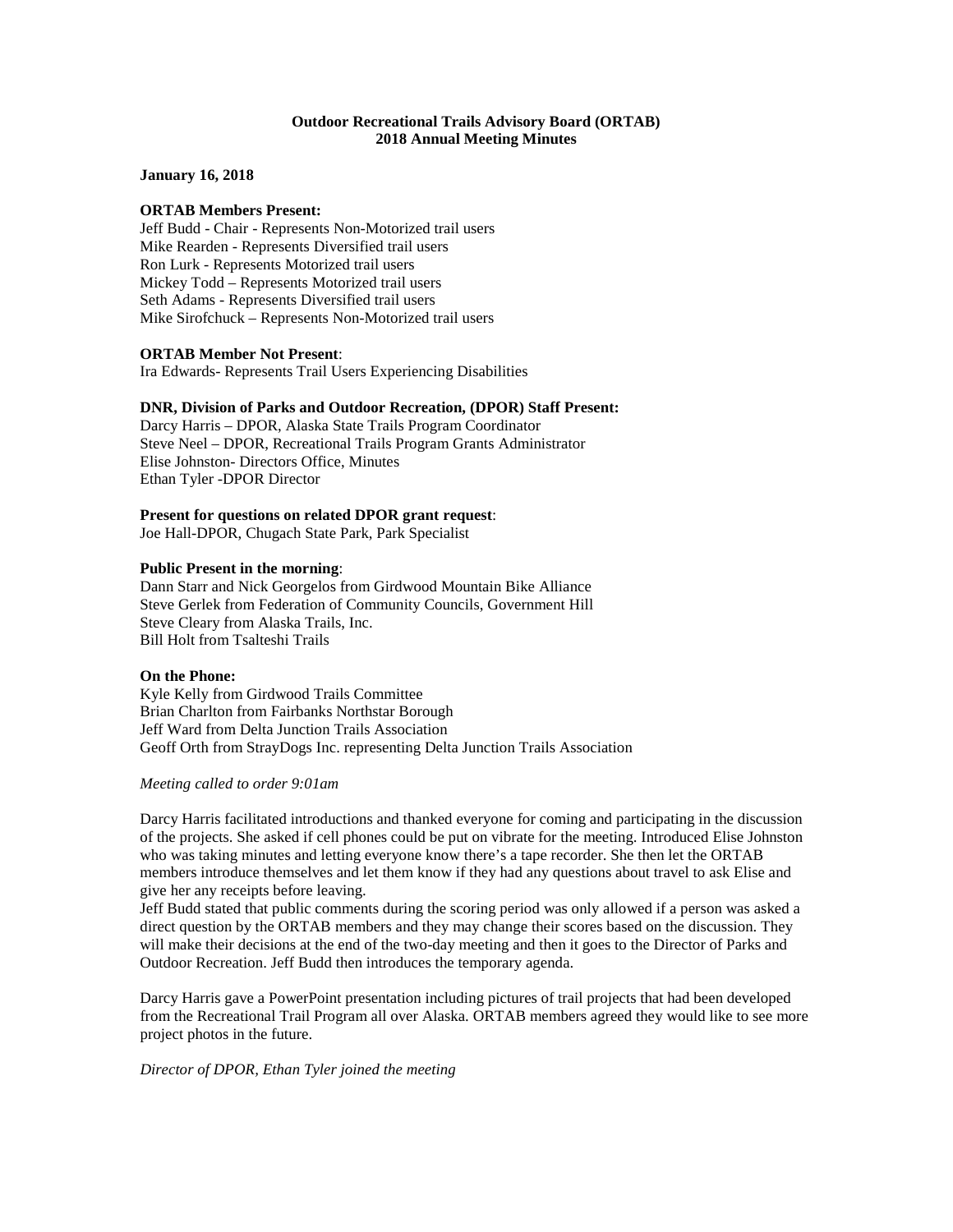Darcy Harris introduced Ethan Tyler as the Director of Parks and Outdoor Recreation and then had everyone in the room introduce themselves. The Director started by thanking everyone for the work they do for ORTAB and continued by sharing his background and how that influences his work for the Alaska State Parks. He stated that his door is always open and thanked Darcy Harris and Steve Neel for providing all the information that is needed to make these decisions.

The Director discussed the challenges the RTP faces with the Buy America Act. His philosophy is that the funds are better on the ground rather than back in the federal coffers.

There was discussion about Juneau politics, and the DPOR budget. The Director wants no additional staff reduction this year. He believes DPOR can show the legislature that they can bring in more revenue. Also in the governor's budget, there is a capital request for 20 electronic fee stations that will raise revenue from 20-50%. Another request in the governor's budget is funding 5 public use cabins. These pay for themselves within 4 years and then become a revenue stream.

Everyone thanked the Director for coming and he left the meeting.

### *break at 9:39am*

Steve Neel gave a financial overview, stating that the Fixing America's Surface Transportation or "FAST Act" supplied \$1.5 million dollars for FY18. That is the same amount that has been allocated since 2009 and will be through FY20 unless Congress or the Administration changes. Of that \$1.5 million allocated to Alaska the DPOR has an obligation limitation of approximately1.3 million. After taking out the 7% administrative allowance, the amount that can be spent on grants is approximately \$1.2 million dollars. This is then broken up into a federally required ratio of 30% motorized projects which is \$367,709.70, 30% non-motorized projects which is \$367,709.70 and 40% diversified projects which is \$490,279.60. If Safety and Education projects were to be funded they would have to take 5%, which is \$75,632.15, out of the total amount given but it is not required.

Steve then told the ORTAB that there are  $\sim$ 2 million dollars that haven't been spent. Most projects leave a little money which is then de-obligated. Occasionally a project is cancelled or not approved. For example, two of RTP projects last year ended up not approved because of the Buy America Act. All states have these problems and there is no easy way to access this money. Accessing this "leftover" money is something Darcy and Steve are considering. This money contains no administrative allowance.

The Buy America Act was discussed in more detail. The Act has been in place since 1982 to protect the steel industry and requires the U.S. government to only buy U.S. made steel. RTP had been exempt from this act until about 4 years ago, and then issued waivers. In April 2017 an executive order was passed to enforce the Act. The Buy America Act makes buying machinery for motorized projects difficult.

This year there were \$1.85 million in requests, mostly in *non-motorized*. Some of these projects can be moved into *diversified* to fulfill the 40% requirement, but some non-motorized projects won't be funded.

Darcy discussed that the RTP is minimally affected by a government shutdown because it is funded by a trust fund. However, if the federal government shuts down the people who process the payments and project authorizations may not be working, and this could cause problems.

Steve stated that all projects are closed through FY15 and not many are open for FY16. The balance returning to FHWA is ~\$133,000. There was discussion that future application scores, could include past grantee performance. Darcy agreed that this goes in hand with the 2 CFR 200 regulation that was put into place in 2014 to complete a risk assessment for all applicants. Darcy and FHWA are working on identifying criteria for risk assessment.

ORTAB members submitted remaining scores for projects.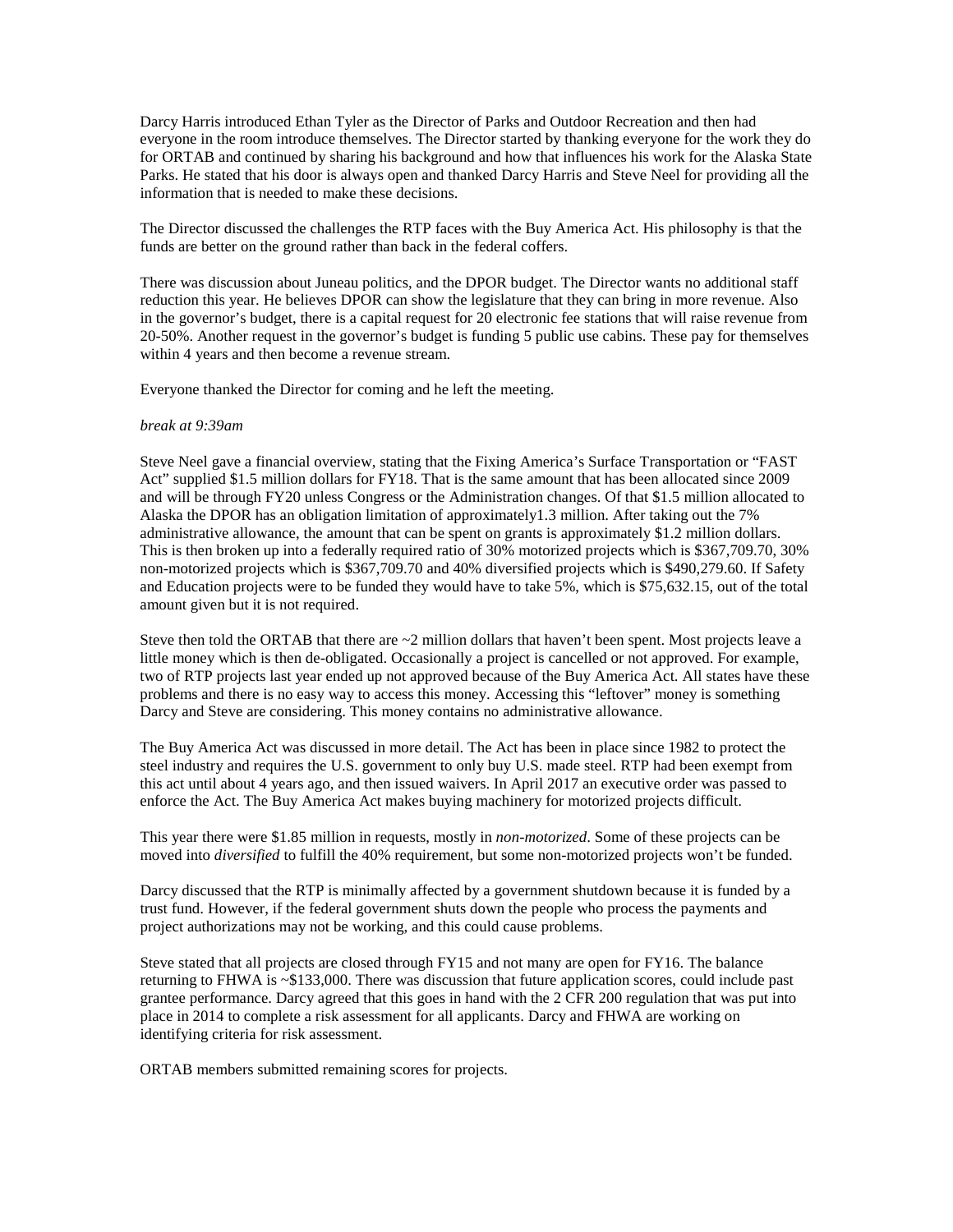An ORTAB member brought up that the application funding limit for projects should be increased so that projects don't have to do multiple phases and can execute the bigger projects. ORTAB members agree to discuss this at the end of the meeting.

*Projects were discussed in order of people present in the room, on the phone and then moving down the spreadsheet from DPOR to non-state projects, not by score.*

**1.) Girdwood Mountain Bike Park Phase 1 Applicant:** Girdwood Mountain Bike Alliance **Category:** Non-motorized **Funds Requested/Match:** \$49,995.00/\$5,555.00 **Final Score:** 81/100 **Project Discussion:**

The narrative wasn't clear. It stated that there were no mountain bike trails in Girdwood. Dann Starr who was present, clarified by stating that there were no *free* mountain bike trails just one that Alyeska Resort offers but is expensive because you must ride the tram and rent equipment through them. Are there established public use trails that the mountain bike users could use? Dan Starr: bikers and walkers sharing trails is a safety issue. Nick Georgelos who is part of the Girdwood Mountain Bike Alliance, and present, said that he owns Geo Contracting, an excavating company in Girdwood and will be the contractor on the project. Dann Starr replied that the landowner, Heritage Land Bank, legally required them to get their own 501(c)3. They let the ORTAB members know that they have made themselves very present in the Girdwood community by fundraising with local businesses, they have been featured in the newspaper, have a good volunteer base and have been at the community meetings. They ensure that they are dedicated to this project and aren't going anywhere because the whole board lives in Girdwood and owns homes and businesses there. Dan Starr said the schedule for the contracting will be a month. They will use volunteers to help fine-tune the trail after the trail is built. Proceeds from fundraising will make up the match requirement.

**Suggestions:** They should allow at least 52 weeks for schedule contingency. Darcy added that they will soon make this a requirement for all projects with contractors. ORTAB suggested using volunteer hours as part of their match because if FHWA sees the applicants have money, they'll wonder why they're asking for funding. FHWA doesn't like seeing more match then the percentage needed.

**Other Discussion:** member notes that they should take out "estimated" in project start and end dates so people aren't confused.

*Bill Holt and Joe Hall enter the meeting and are given a review of the ORTAB rules.*

**2.) Government Hill West Bluff Trail Connection Applicant:** FCC/Government Hill

**Category:** Diversified **Funds Requested/Match:** \$26,000.00/2,899.00 **Final Score:** 84/100 **Project Discussion:**

Application discusses using a youth program but provides no letters of commitment. Steve Gerlek, representing the project, was in the room, replied that they work with the Youth Employment in Parks, through the Municipality, which employs youth in parks and recruits high school students across the city in the summer. The map wasn't clear and no indication that the trails connect. Steve Gerlek stated that area is probably in the most urban area in Alaska and showed on the map that there are 100s of years of networked trails that allow people to go downtown, to the port or the railroad and their purposed trail would stitch all those together. Steve also added that those are not all existing trails on the map because some are just traces at this point. The budget narrative wasn't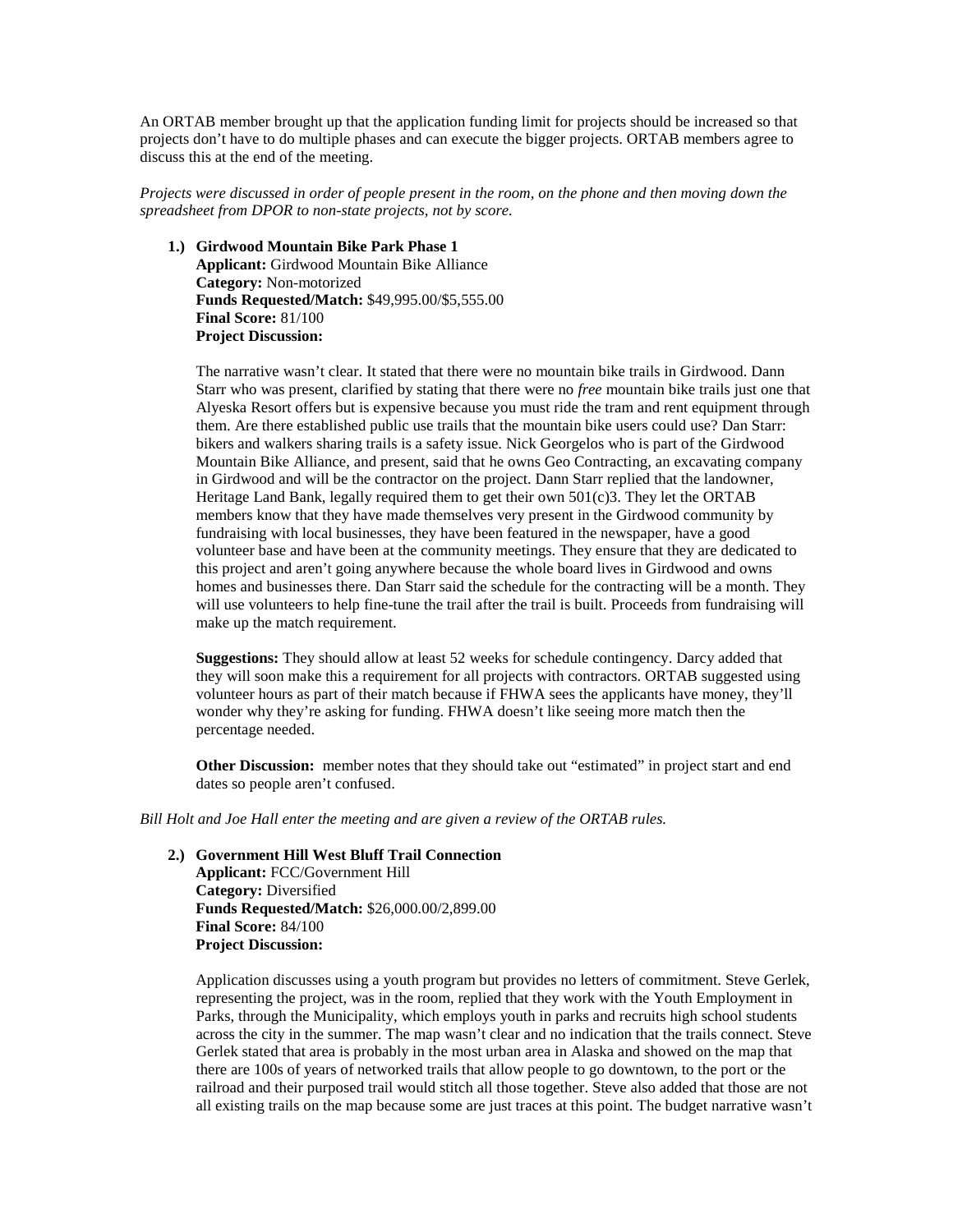thorough and there was no Excel budget sheet. Steve Gerlek didn't put the application together, he was on the steering committee. Darcy commented that the Excel budget is required by FHWA. ORTAB asked if some of the existing trails are historic social trails. Steve Gerlek replied that they are, that the Government Hill neighborhood is over a hundred years old and was the first neighborhood of Anchorage. People who worked at the port and the railroad started a social club half way down the hill where a trail leads. This trail and other working trails nearby became the first example of a transportation corridor in Anchorage. There are still remnants in the area

**Suggestions:** ORTAB suggested making the PDF editable for simplification. The application needs a more complete project narrative. The ORTAB liked the project but gave a lower score because of the budget.

**3.) Mirror Lake Phase II Applicant:** Alaska Trails, Inc. **Category:** Diversified **Funds Requested/Match:** \$50,000/\$5,556.00 **Final Score:** 79/100 **Project Discussion:**

Application discusses using a youth program but provides no letters of commitment. There are youth volunteers and they have a letter in the application from a youth cycling program. There was a race there on December 30<sup>th</sup> with about 60-80 attendees. ORTAB asked how the first phase of the project was progressing. Steve Cleary: Well. How long is the first phase of the trail? Just under 2 miles, about the same size they are asking for in phase two. The first phase of the trail is for intermediate users and their goal is to include beginning and advanced trails in the next couple phases. How many people will use these trails? There is no exact number. This trail could be a destination spot for people who don't want to go to the southside of Anchorage. Will Ptarmigan Ptrails be building this trail? They are no longer in Alaska. The contractor committed to doing phase two because he did phase one. The contractor himself wasn't there most of phase one, he had someone who works for him present. If Ptarmigan Ptrails is unable to do the work, could they hire another contractor? Darcy Harris said he could if it was the same scope of work and within 5- 10%. It is possible but doesn't happen very often.

**Suggestions:** application could use more project narrative and budget detail as well as a better visitor count.

**4.) Tsalteshi Trails**

**Applicant:** Slikok Expansion **Category:** Diversified **Funds Requested/Match:** \$50,000/\$5,556.00 **Final Score:** 93/100 **Project Discussion:**

A very well-done application and scored the highest. Applicants are great to work with and utilize funding effectively. Are there plans to expand past the existing Tsalteshi Trails? Bill Holt, the project manager and representative, present in the room, said that the Kenai Peninsula Borough has given them a 20-year use permit for some new land south of the Tsalteshi Trails. In addition to this project they have already built a mile of single-use ski trail and then with the funding they are asking for from RTP there will be 4 more miles of ski trail that can be multi-use. The Kenai Peninsula Borough is very supportive of this project and is working to help clean up an area for parking.

**5.) Iditarod NHT (Crow Pass) Phase 1 Applicant:** DPOR/Chugach **Category:** Non-motorized **Funds Requested/Match:** \$49,998.00/\$5,574.00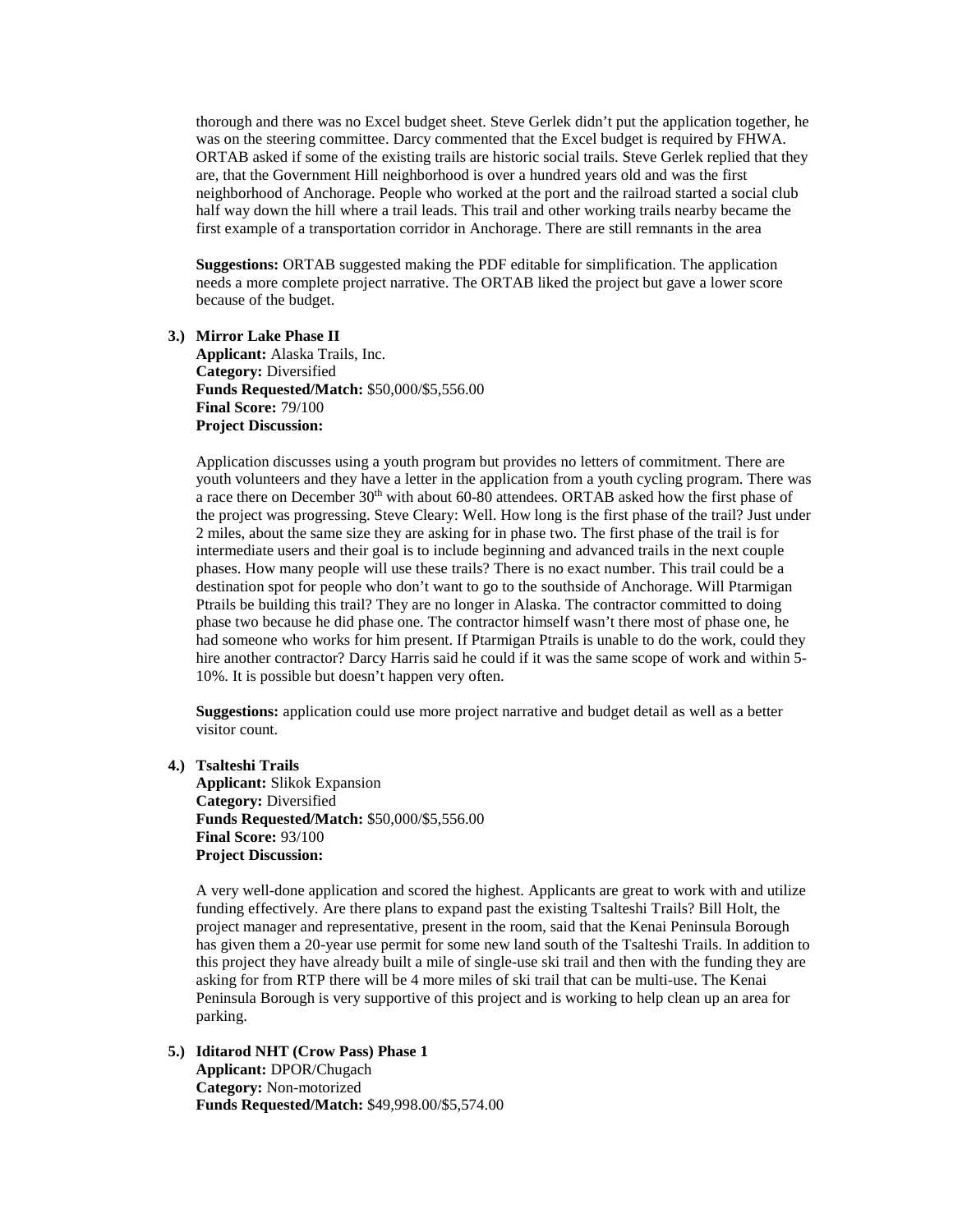# **Final Score:** 88/100 **Project Discussion:**

Is there a definitive visitor count? Joe Hall, the project representative, and present in the room, stated that they don't have actual numbers but it is more than 1,000. There was no letter from the Alaska Conservation Corps (ACC). ACC is a part of the Parks program in which they administer and will include young adults 18 and older working on the trail. Will State Parks hire a year-round position and would RTP funding subsidize it? Joe clarified that they have a 6-month Natural Resource technician on staff, project money will extend the person's season. Tools are being ordered from Arizona instead of Alaska. Some of the tools are only available from Arizona. No Alaskan dealers have those tools. Flooding on this trail has been a problem. Joe replied that about half of the 26-mile trail is in flooded area but most of it isn't bad enough to close the trail. The priority is to reroute a quarter mile of the trail that is a safety issue.

**Suggestions:** The public notice was only posted at the Eagle River Nature Center and should be posted in multiple places and social media. DPOR applications are better this year.

## **6.) Rabbit Lake Trail Improvements**

**Applicants:** DPOR/Chugach **Category:** Diversified **Funds Requested/Match:** \$33,601.00/\$3,901.00 **Final Score:** 88/100 **Projects Discussion:**

The overall application was good but the project narrative was minimal. Discussion of "micro blasting". Other parks around the U.S. have used this technique. The technique is non-explosive and the trail won't need to be closed. Discussion of the process. Drill holes into the boulders and put in a liquid mixture that comes from powder into the holes and after about 24 hours the rock breaks down by the mixture expanding. Explain why so many chainsaws are needed. A six-person crew that runs the chainsaws in pairs which is 3 chainsaws and the other 2 will be switched out as saws need repair or sharpening. Chainsaws wear down quickly from use. Will the road that leads to the trail be repaired? Joe replied that the old road became a part of the trail.

### **7.) Iditarod National Historic Trail – Part 1**

**Applicant:** Girdwood Trails Committee **Category:** Diversified **Funds Requested/Match:** \$49,822.00/\$5,686.00 **Final Score:** 84/100 **Project Discussion:**

Application discusses using a youth program but provides no letters of commitment. Kyle Kelly, the project representative on the phone, replied that they could get the letter because they have a standing contract. The project is shovel ready after completing permitting requirements with the USACE and Municipality's Watershed Management office. The Forest Service has approved of this plan. Administrative costs are high. Eighty hours for overseeing the contractor, about 11% of the budget.

**Suggestions:** Be more specific in the budget regarding administrative costs.

**8.) Tanana Lakes Phase IV Applicant:** Fairbanks Northstar Borough **Category:** Diversified **Funds Requested/Match:** \$41,975.00/\$4,664.00 **Final Score:** 86/100 **Project Discussion:**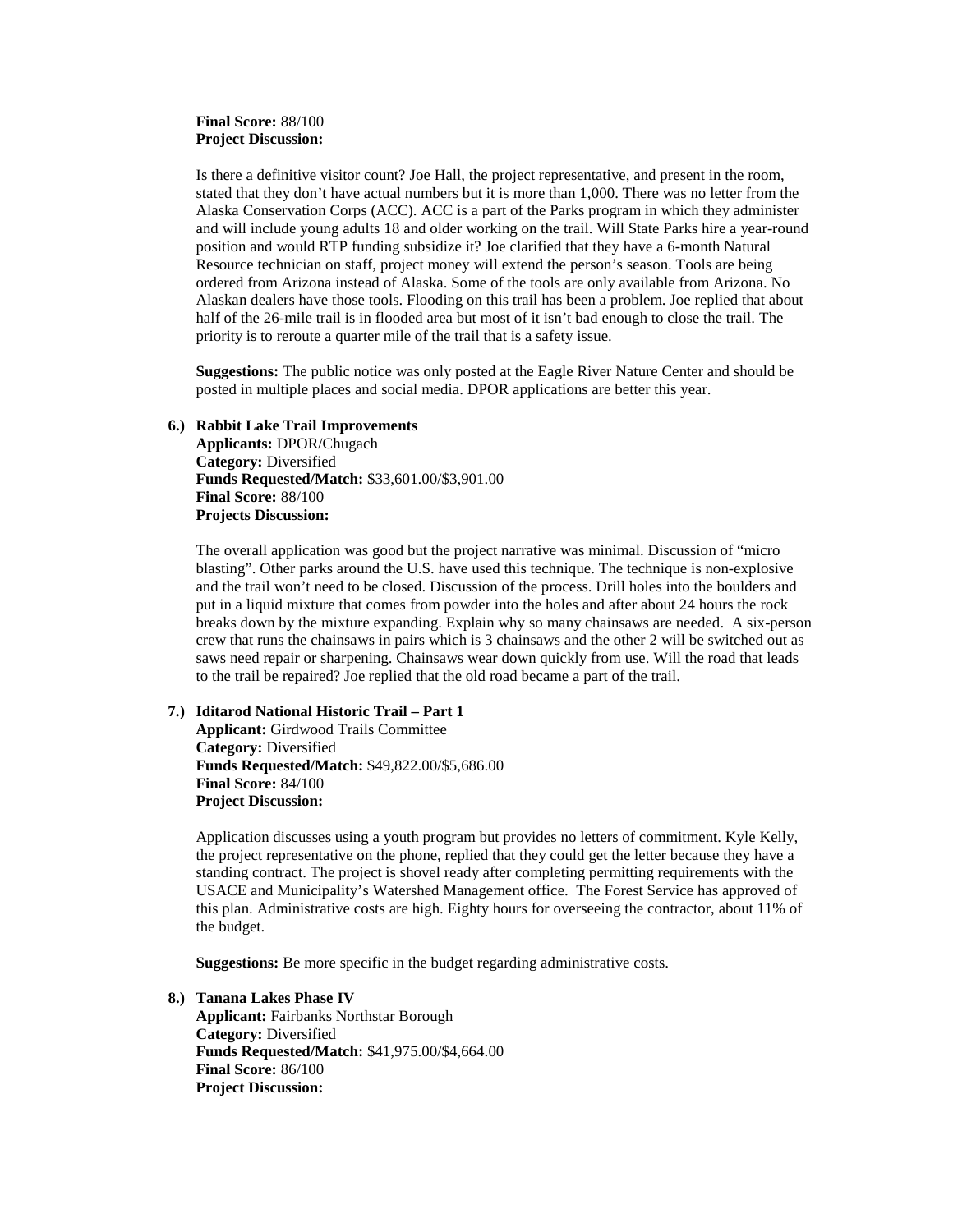Darcy Harris sent an email to the ORTAB members that Brian Charlton, the project representative from the Fairbanks Northstar Borough, explaining schedule for funding with the Borough Brian stated that they are shovel ready but can't obligate any funds until they are notified that the grant will be approved. Their match comes from wages for project coordination and they match everything at 10%. The first three phases have been managed well. Steve Neel replied that it has except there was no activity for almost 9 months. Brian replied that last year they didn't have a complete understanding of the requirements of the RTP. They will fix that. This is a very popular park.

# **Break for lunch – 11:45pm to 1:00pm**

ORTAB meeting came back into order after lunch where Melissa Richie, Administrative Operations Manager for DPOR, joined and introductions were made. She provided ORTAB her background and explained that she also manages the Division's budgets and signs the grants.

There was discussion of not considering Ira Edwards' scores since he was unable to be present for the meeting, but most members agreed to keep his scores.

*Geoff Orth, Straydogs Inc. was present on the phone, representing Delta Junction Trails Association.*

**9.) Bluff Cabin Trail Phase II Applicant:** Delta Junction Trails Association **Category:** Motorized **Funds Requested/Match:** \$92,228.00/\$10,249.00 **Final Score:** 86/100 **Project Discussion:**

There was a letter from the Boy Scout's charter organization. Maps were not useful. Darcy Harris pointed out that this was one of three motorized projects that applied. ORTAB didn't have any questions on this project. Geoff Orth said they are realigning the trail rather than maintaining phase one because it saves money and mitigates possible impact to cultural resources This trail is only one of two projects north of the Alaska range that are not DPOR.

*End of projects with people present in person or on the phone*

**10.) 2018 Trail Guide Videos (Kbay) Applicant:** DPOR Interp/ED **Category:** Safety and Education **Funds Requested/Match:** \$44,7122.00/\$4,974.00 **Final Score:** 75/100 **Project Discussion**:

ORTAB said they'd rather see ground broken than digital projects, although the K'esugi Ridge video was incredible. ORTAB can only fund one of three Safety and Education projects submitted because of the 5% limit. These videos will be posted on the state website and DPOR Facebook page and other social media. There were 131 views on YouTube and about 4,200 views on Facebook.

**11.) Caines Head Interpretation Panels Applicant:** DPOR Interp/ED **Category:** Education and Safety **Funds Requested/Match:** \$50,000/\$5,556.00 **Final Score:** 69/100 **Project Discussion:**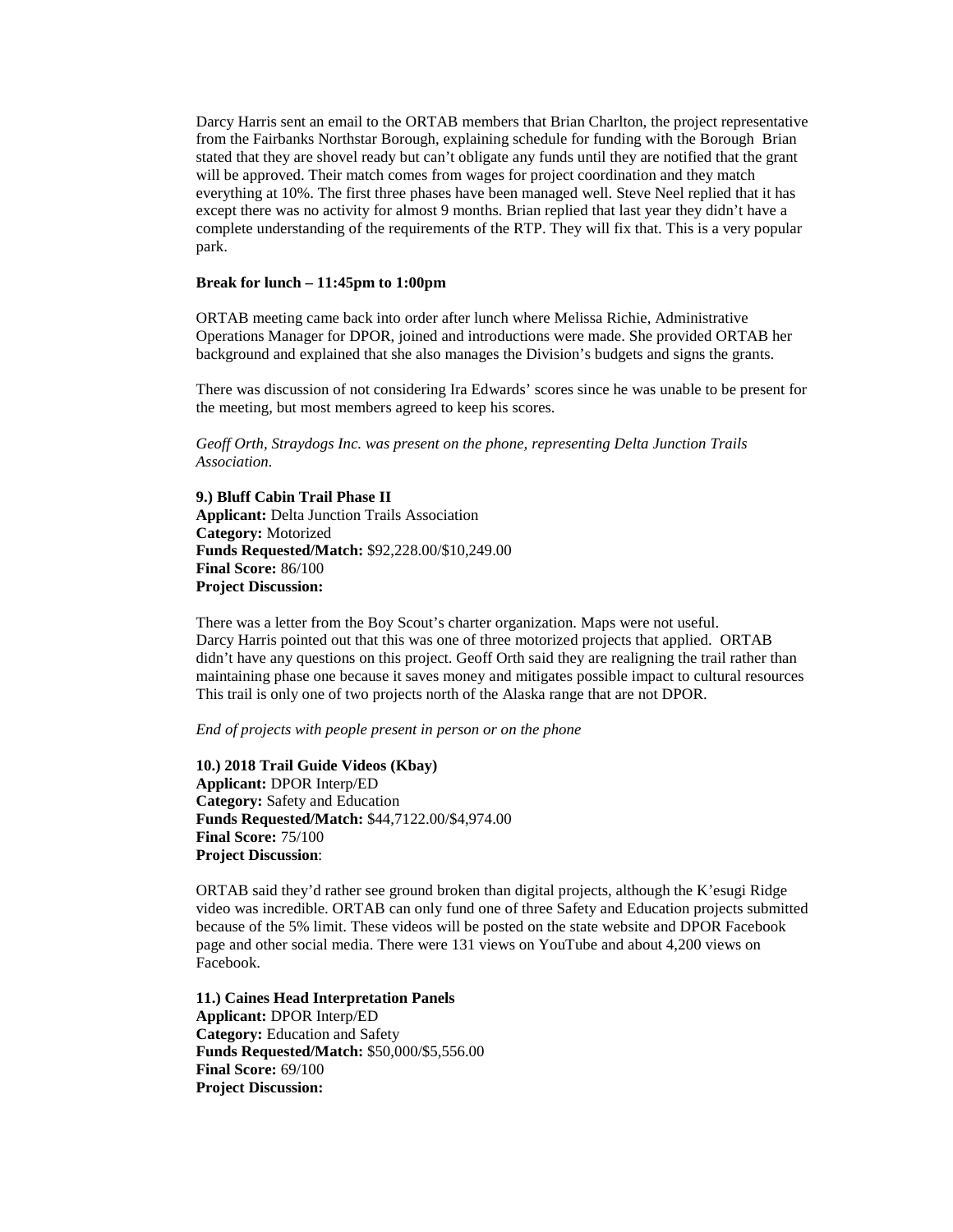Discussion of panels being ordered from New York and the high cost. Darcy Harris and Steve Neel commented that all the panels across Alaska have a similar look and they all go through the same design and procurement process. ORTAB members noted that the maps weren't helpful and are unsure of where the panels will be installed. There was a very large number of unnecessary photos that were taken of Caines Head. Darcy mentioned she removed dozens of photos before sending it because of file size.

Suggestion: The ORTAB would have liked to have seen pictures of where the panels would be going.

**12.) Afognak Trail Applicant:** DPOR/Kodiak **Category:** Non-motorized **Funds Requested/Match:** \$9,512.00/\$1,056.000 **Final Score:** 78/100 **Project Discussion:**

ORTAB member Mike Sirofchuck is a part of the Kodiak citizens advisory board but didn't know about the grant application. However, there was a letter of support for the project from the chair of the advisory board submitted with the application.

The applicants are only asking for \$10,000 for 3.5 miles but the maps weren't helpful and no publication of a public notice. Another ORTAB member stated that it was an inexpensive project but only a short-term fix. The area will need maintenance or result in a larger and more expensive problem. Another ORTAB member remarked that the current social trails don't get many visitors. If the trail is improved maybe it would get more visitors.

**13.) Fort Abercrombie Trail Applicant:** DPOR/Kodiak **Category:** Non-motorized **Funds Requested/Match:** \$14,415.00/\$1,602.00 **Final Score:** 85/100 **Project Discussion:**

ORTAB would rather fund maintenance of existing trails than building a new trail. Fort Abercrombie is a high use area and is increasing in popularity. The Kodiak Cross Country team uses this trail and does volunteer work on it. ORTAB thought the budget and photos were helpful.. The ORTAB would like to see this project get funded.

**14.) Morgan's Landing Applicant:** DPOR/Kenia **Category:** Diversified **Funds Requested/Match:** \$36,294.00/\$4,092.00 **Final Score:** 85/100 **Project Discussion:**

ORTAB members wondered if the boardwalk was necessary since people fishing are wearing waders anyway. The boardwalk will help mitigate further erosion along the Kenai river. Fiberglass walk planks allow light and water for the vegetation to grow underneath but could also support bikes. There was discussion about this being high cost for a short trail but that it was an existing trail that needed maintenance. It should be a priority because of the erosion problem and high numbers of local users and tourists.

Project Suggestion: This application might be better funded under the Pittman-Robertson grant or Sport Fish Restoration program although the money is more competitive.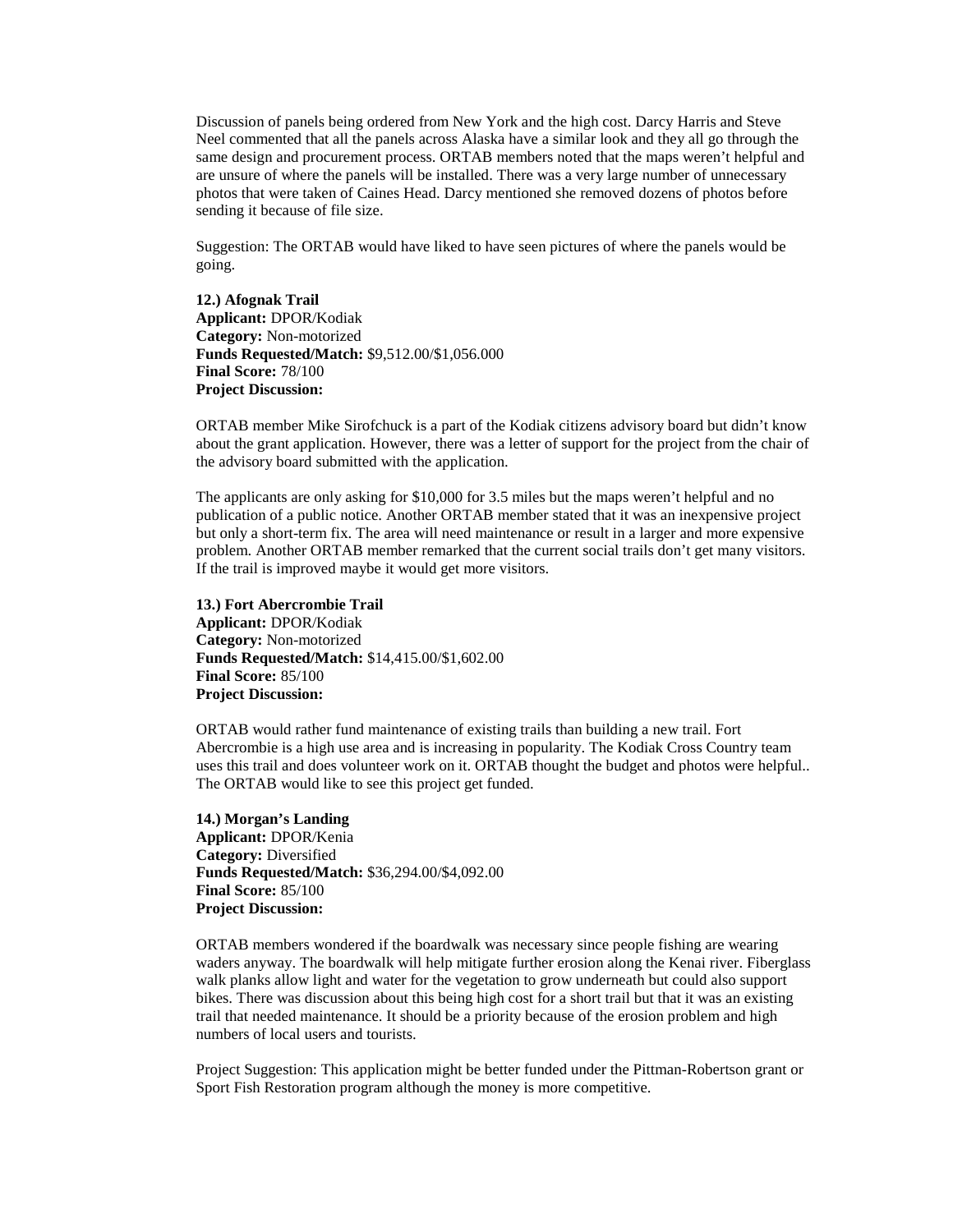*break 1:54pm*

**15.) Eshamy Bay Public Use Cabin Applicant:** DPOR/Kenia **Category:** Motorized **Funds Requested/Match:** \$45,596.00/\$5,064.00 **Final Score:** 85/100 **Project Discussion:**

Discussion: will FWHA allow this project to be categorized as *motorized* because of its location and requiring the use of motorized boats to access? By looking at the map people are unable to get to the cabin by foot due to a glacier. Presumably it would be accessed by boat motorized boat. Darcy Harris brought up that this project is partially funded by a USFS grant and the RTP money will allow DPOR to leverage that grant to complete the project. . ORTAB members discussed whether this money would be well spent since the cabin is only open for 5 months although does bring in revenue. There aren't opportunities for youth development.

*Steve Neel called FWHA to see if this grant can be classified as motorized and they said it could be classified as motorized or diversified since the predominate way to get to the Public Use Cabin is by motorized boat. This helps fulfill the requirement of 30% motorized.*

**16.) Lagoon Trail Repair Applicant:** DPOR/Kenai **Category:** Non-motorized **Funds Requested/Match:** \$50,000/\$5,556.00 **Final Score:** 86/100 **Project Discussion:** 

ORTAB discussed whether this project had a good long-term maintenance plan. They haven't had the money to maintain it and if nothing is done it will be lost to overgrowth. ORTAB members are reluctant to add any new trails to that area because the existing trails are hard to maintain. An ORTAB member argued that this isn't a new trail, it is just one that needs to be cleaned up.

**17.) Saddle Trail Applicant:** DPOR/Kenai **Category:** Non-motorized **Funds Requested/Match:** \$50,000/\$5,556.00 **Final Score:** 88/100 **Project Discussion:** 

ORTAB had a discussion that the cost for labor seemed expensive. Also, there was no description of project expenditures. This project is at phase four over a 5-year plan. ORTAB members noted that funding limits are internal decisions. The Director set the \$50,000 limit to spread the money regionally and to different organizations.

**18.) Curry Ridge/ Phase IV Applicant:** DPOR/Mat-Su **Category:** Non-motorized **Funds Requested/Match:** \$99,335.00/\$11,138.00 **Final Score:** 84/100 **Project Discussion:** 

Discussion that Director of DPOR had prioritized projects and waived the \$50,000 limit, this project was one of them. ORTAB members discussed that a lot of money has already gone into this area with the new K'esugi Ken campground and visitor center. There was an extension of a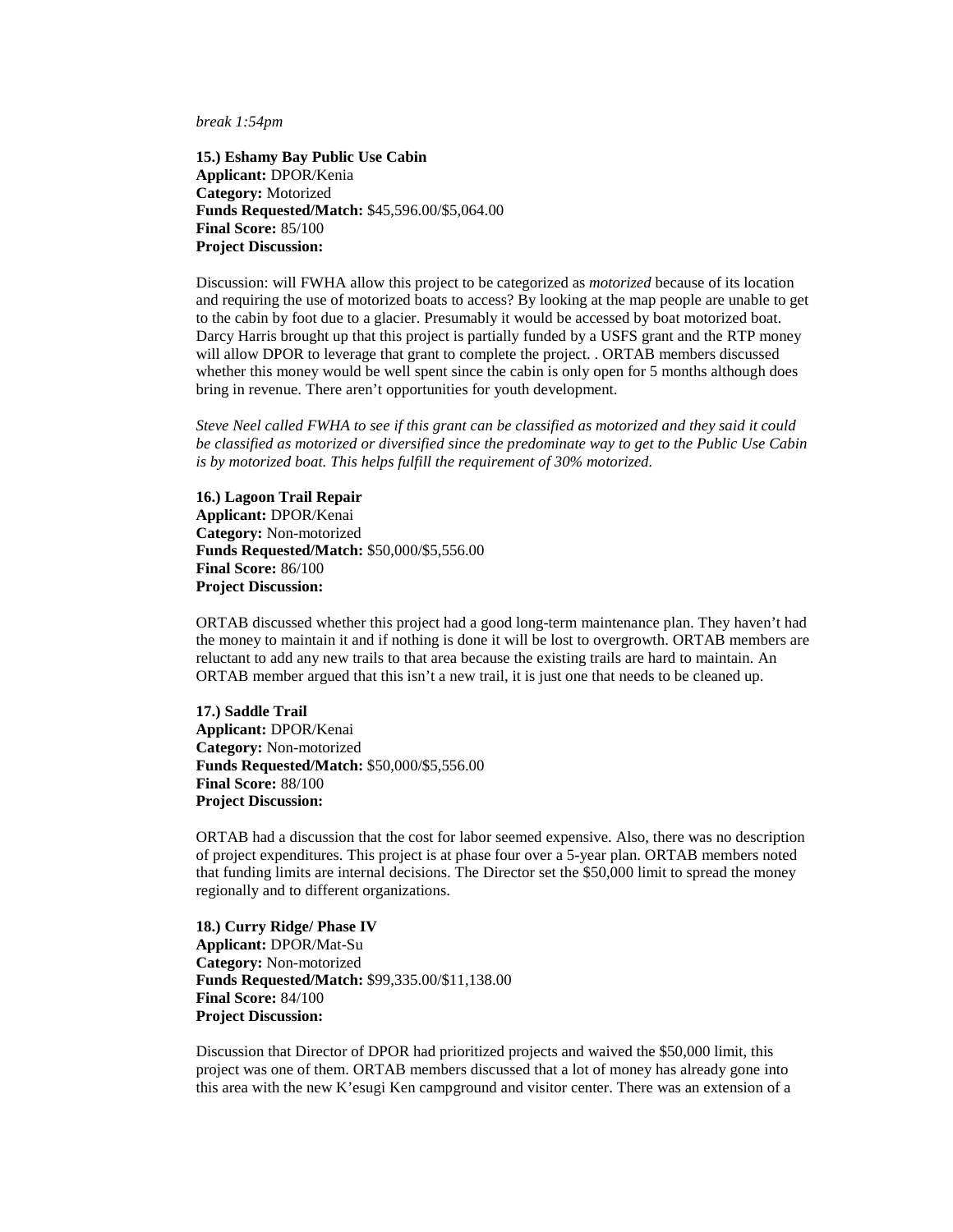powerline from Trapper Creek all the way up to this area. This project is about 140 miles from Anchorage which is good for tourism.

**19.) Hatcher Pass Trail Applicant:** DPOR/Mat-Su **Category:** Diversified **Funds Requested/Match:** \$51,734.00/\$6,905.00 **Final Score:** 83/100 **Project Discussion:**

ORTAB asked if this project was approved to go over the 50,000 limit. Darcy thinks the applicant misunderstood the directions. This is a high use public area with tens of thousands of visitors a year and they like the idea of repairing an existing trail rather than building something new. There was concern that equipment costs lumped together in the budget were exactly \$500. Pricing may change by the time the project starts. ORTAB likes to see projects buy lots of tools because they last and will be used for many projects. The maps weren't very clear which may be due to the applicants' assumption that everyone is familiar with that area.

**Suggestions:** Darcy recommends that applicants consider their audience and not make assumptions about people's knowledge. Applicants should assume the audience is coming in with no knowledge and to have a clear and illustrative package.

**Other Discussion:** Why did Ira score this project coming from Denali, so low? DPOR applications have improved.

**20.) Snowmachine Trail DSP Applicant:** DPOR/Mat-Su **Category:** Motorized **Funds Requested/Match:** \$253,462.00/\$29,800.00 **Final Score:** 88/100 **Project Discussion:**

DPOR Director waived the \$100,000 limit on this project because he considered it a Division priority. An ORTAB member commented that in the future this project will help connect to an existing trail that goes from Big Lake to mile post 131 in Alaska State Parks. Now it is just a trail from the visitor center to Byers Lake which is only about 15.5 miles each way. He was also concerned that this may pressure Park Rangers to groom this trail which will need SnowTRAC Grooming Pool money. Darcy Harris stated that one goal of this project was to make the area more of a destination. ORTAB members said, along with the Public Use Cabins at Byers Lake, there is a camp ground which connects to the K'esugi Ridge hiking trail and the Veterans' memorial.

**Other Discussion:** ORTAB members discussed that Ira Edwards scored this project low as well. Elise Johnston commented that about 50% of her calls are for Public Use Cabins so there is a lot of public interest in them.

**21.) Angel Rocks Applicant:** DPOR/Northern **Category:** Diversified **Funds Requested/Match:** \$17,455.00/\$1,881.00 **Final Score:** 82/100 **Project Discussion:**

This project had a very short budget narrative. This is a very popular trail in Fairbanks. The section of trail they are working on is steep and very badly eroded. The application discusses adding landscaping in general but nothing specific. The application also contained pictures of the current progress and trail condition.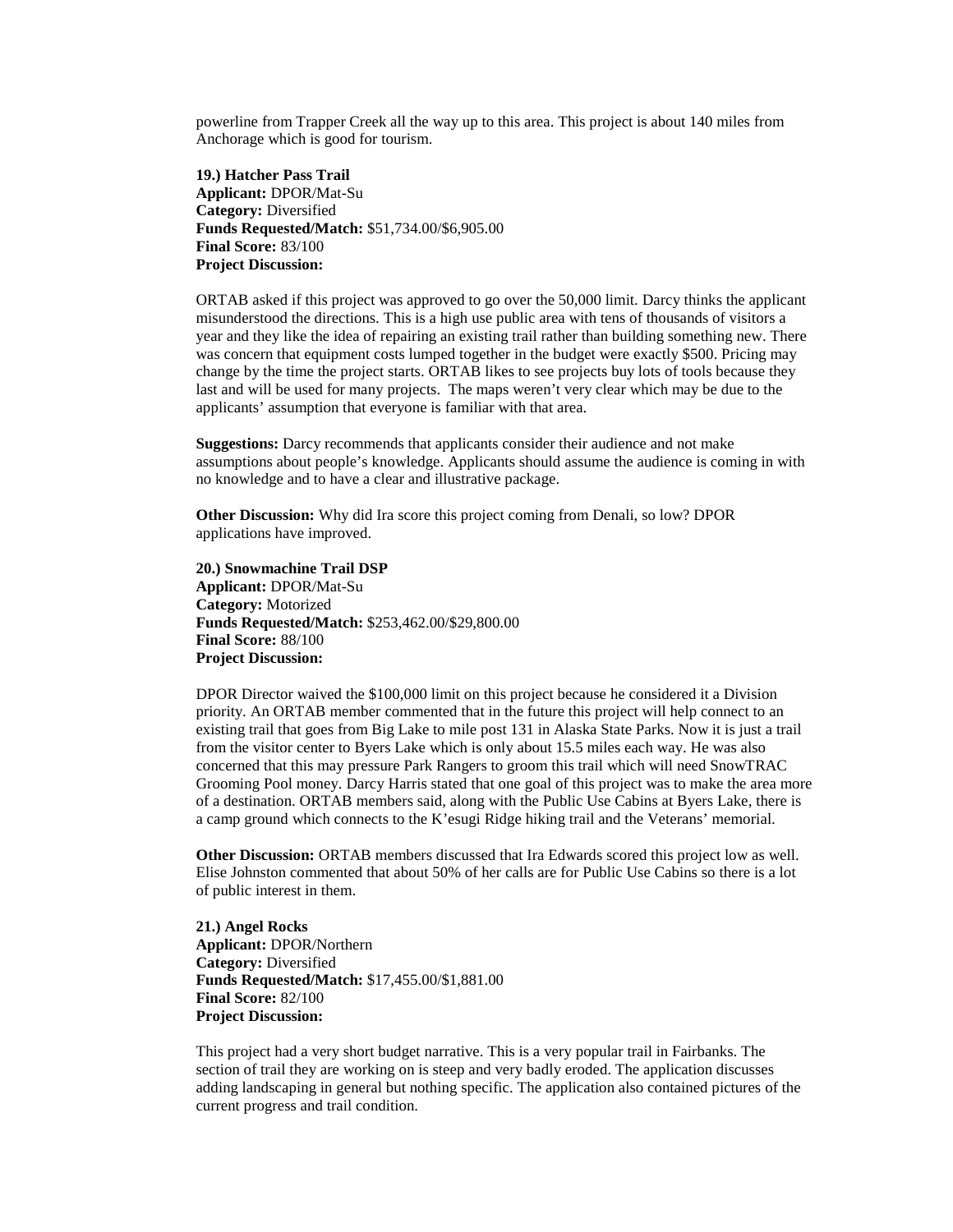*Melissa Richie leaves meeting* 

**22.) Mastodon Construction Applicant:** DPOR/Northern **Category:** Non-motorized **Funds Requested/Match:** \$91,426.00/\$10,159.00 **Final Score:** 79/100 **Project Discussion:**

ORTAB members noted that this is another project the Director prioritized and raised the application dollar limit. ORTAB members discussed that they continue seeing applications for this project and that is part of the reason the bulldozer and four wheelers continue to erode the new trail. Erosion could be mitigated if the work was done in the winter but a dozer cannot be used when the ground is frozen. There are sections that are wet and muddy but once done, maintenance will be minimal. They project that this will be a highly popular trail.

*break at 3:04pm*

**23.) Mastodon Hardening II Applicant:** DPOR/Northern **Category:** Non-motorized **Funds Requested/Match:** \$23,900.00/\$2,656.00 **Final Score:** 81/100 **Project Discussion:**

This project had a reasonable budget. ORTAB liked that they are using geo-block and it is a high use area. They don't have much choice but to fix it.

### **24.) Training and Assessment**

**Applicant:** DPOR/Northern **Category:** Diversified **Funds Requested/Match:** \$13,313.00/\$1,478.00 **Final Score:** 81/100 **Project Discussion:**

The Northern State Park Superintendent puts in an application for this every year for training for the use of chainsaws or First-Aid/CPR. ORTAB members said that it would be good to see these grants come in from all the areas.

**25.) Mt. Riley Trail Restoration (Haines) Applicant:** DPOR/ Southeast **Category:** Non-Motorized **Funds Requested/Match:** \$19,272.00/\$2,166.00 **Final Score:** 85/100 **Project Discussion:**

This application was clear and a good use of money in a highly used area. It maintains an existing trail and there are not many projects coming from Southeast.

**26.) Settlers Cove Trail Access Improvements (Ketchikan) Applicant:** DPOR/Southeast **Category:** Non-Motorized **Funds Requested/Match:** \$47,808.00/\$5,706.00 **Final Score:** 87/100 **Project Discussion:**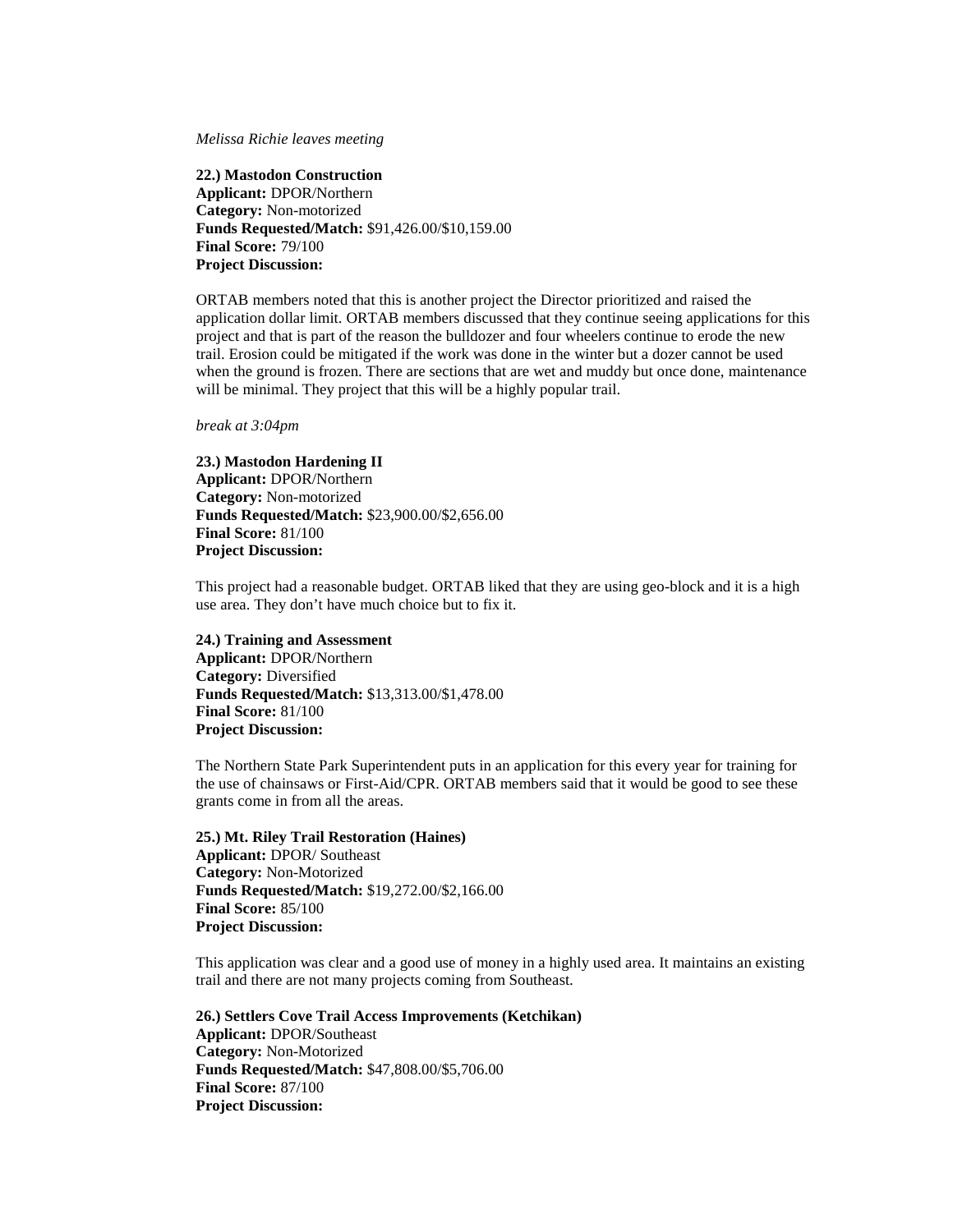The ORTAB hasn't seen a project from Ketchikan in a long time and it is a hard place to recreate due to high rain fall.

**27.) Historic Lightkeeper's Trail Repair Applicant:** Cape Decision Lighthouse Society **Category:** Non-motorized **Funds Requested/Match:** \$50,000.00/\$5,556.00 **Final Score:** 74/100 **Project Discussion:**

Five hundred visitors annually may be a high estimate. Expensive for a mile-long trail for a rarely used site. It is a unique situation with the lighthouse. This organization has been trying for 20 years to get it restored. The application had good letters. It was unclear where the trail originates. A visitor must take a boat to the trail and then the trail leads to the lighthouse. It is hard to get there and you need a boat, or money to charter a boat. Travel to the trail is likely expensive and difficult. ORTAB prefers to award projects that benefit the most people for the least money. The results from RTP projects should be available readily and for free to the public.

**Suggestion:** ORTAB members think it's a great application but can't justify funding the project right now. The applicant should submit the project again because maybe one year ORTAB can find a way to fund it.

**28.) Russian Jack Wayfinding Applicant:** Municipality of Anchorage Parks and Recreation **Category:** Education and Safety **Funds Requested/Match:** \$33,903.00/\$3,768.00 **Final Score:** 69/100 **Project Discussion:**

The application was not thorough and a little confusing. ORTAB agreed that signs were necessary in the area on these trails but thought these estimates seemed too expensive. The board asked Steve Neel about past RTP projects managed by the applicant. Huddle, the contractor hired by the Municipality of Anchorage Parks and Recreation, currently has 4 open projects, this one being the  $5<sup>th</sup>$  grant they are applying for. They have made little progress and nothing has been completed. FHWA may not be interested in allocating more money until these projects have had significant development and billings.

**Suggestion:** ORTAB would like the applicants to apply again when a couple of the other projects are finished.

**29.) Winner Creek Trail Applicant:** USDA, Chugach National Forest **Category:** Diversified **Funds Requested/Match:** \$49,918.00/\$5,546.00 **Final Score:** 81/100 **Project Discussion:**

Steve Neel stated that the local USFS is great to work with but the billing is done in New Mexico which causes problems because of timeliness. Five percent of the funds must come from nonfederal sources but with the Forest Service and FHWA both being federal. Steve is glad to be working with the USFS again. ORTAB members concurred that they liked the proposal and this project is good for the public

**30.) Tutka Backdoor Access and Continuity Applicant:** Ground Truth Trekking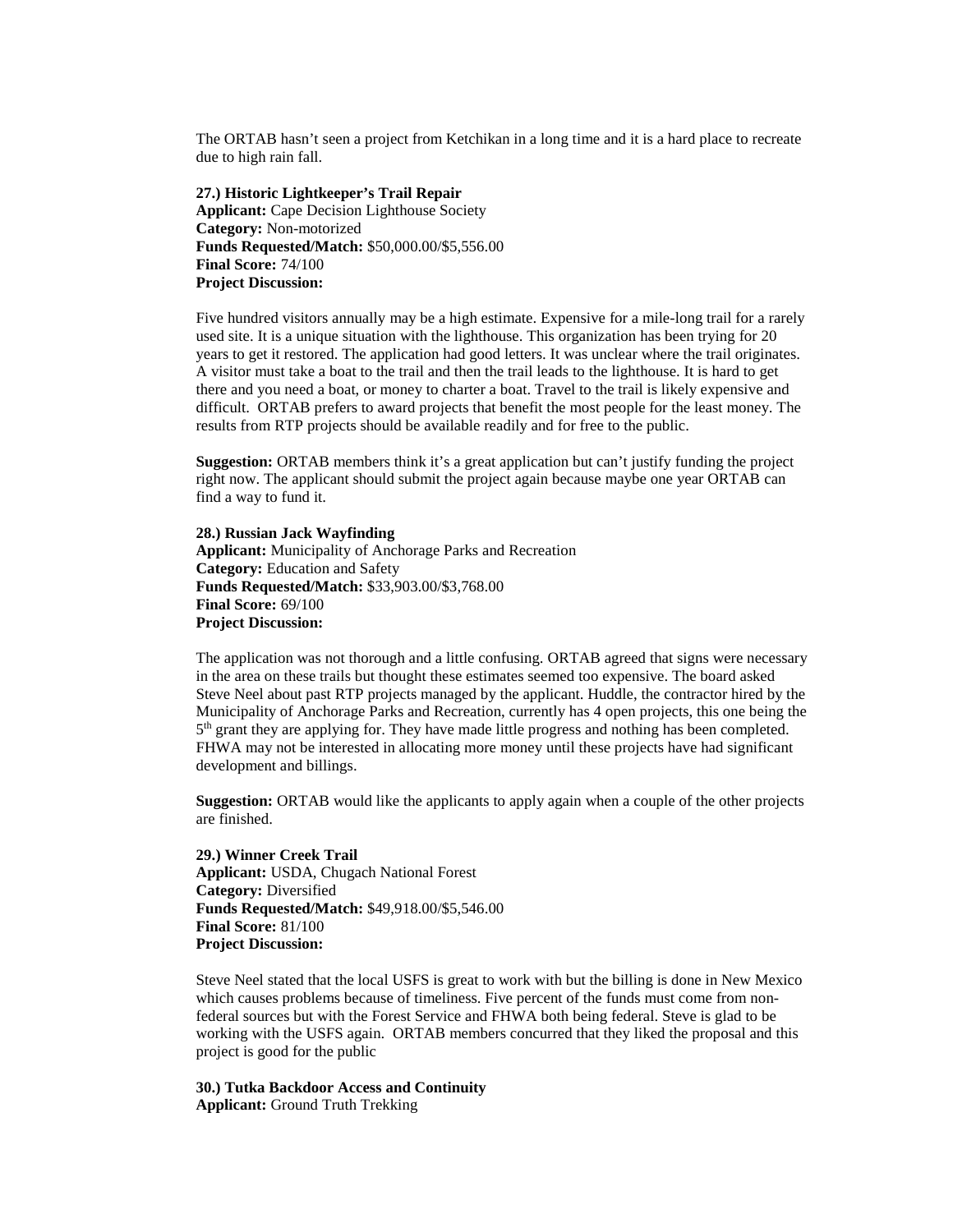# **Category:** Diversified **Funds Requested/Match:** \$18,100.00/\$2,135.00 **Final Score:** 88/100 **Project Discussion:**

Phase 1 is complete and used almost all the money. It is an interesting trail that leads to an unusual place. Discussion that the Kachemak Bay State Park is already having a hard time maintaining and keeping open, existing trails. It is a rudimentary trail, and will require significant maintenance which is expensive. The area superintendent supports the project and said that there's not a lot of damage like excavating being done; they have volunteers to help and they'll try to maintain the trail, but if they can't then they'll just let it grow over. ORTAB likes trails being built for people to see new things. The application states they will promise 10 years of maintenance. This is more of a route than a trail since it gives guidance to the coast and some people prefer more rudimentary trails.

*ORTAB member Mickey Todd makes a motion to adjourn for the day and Mike Sirofchuck seconds the motion*

## **January 17, 2018/Day Two**

## **ORTAB Members Present:**

Jeff Budd - Chair - Represents Non-Motorized trail users Mike Rearden - Represents Diversified trail users Ron Lurk - Represents Motorized trail users Mickey Todd – Represents Motorized trail users Seth Adams - Represents Diversified trail users Mike Sirofchuck – Represents Non-Motorized trail users

### **ORTAB Member Not Present**:

Ira Edwards- Represents Trail Users Experiencing Disabilities

## **DNR, Division of Parks and Outdoor Recreation, (DPOR) Staff Present:**

Darcy Harris – DPOR, Alaska State Trails Program Coordinator Steve Neel – DPOR, Recreational Trails Program Grants Administrator Elise Johnston- Directors Office, Minutes Ethan Tyler -DPOR Director

#### **Public Present**:

Tom Korosei from Federation of Community Councils, Government Hill

#### **On the Phone:**

Laura Hoffman with Upper Susitna Soil and Water Conservation District Lynne Brandon with Sitka Trail Works

#### *9:05am the ORTAB meeting comes into order*

Darcy Harris started the meeting by welcoming everyone and giving a friendly reminder to turn off cell phones. She then reminded the board members to give their travel receipts to Elise Johnston by the end of the meeting. ORTAB members started the second day with Laura Hoffman from Upper Susitna Soil and Water Conservation District on the phone and informed her of the rules of the ORTAB meeting. Then theyy let Laura have two minutes for public comments

**31.) Riverside Trail Applicant:** Upper Susitna Soil and Water Conservation District **Category:** Non-Motorized **Funds Requested/Match:** \$49,988.00/\$5,556.00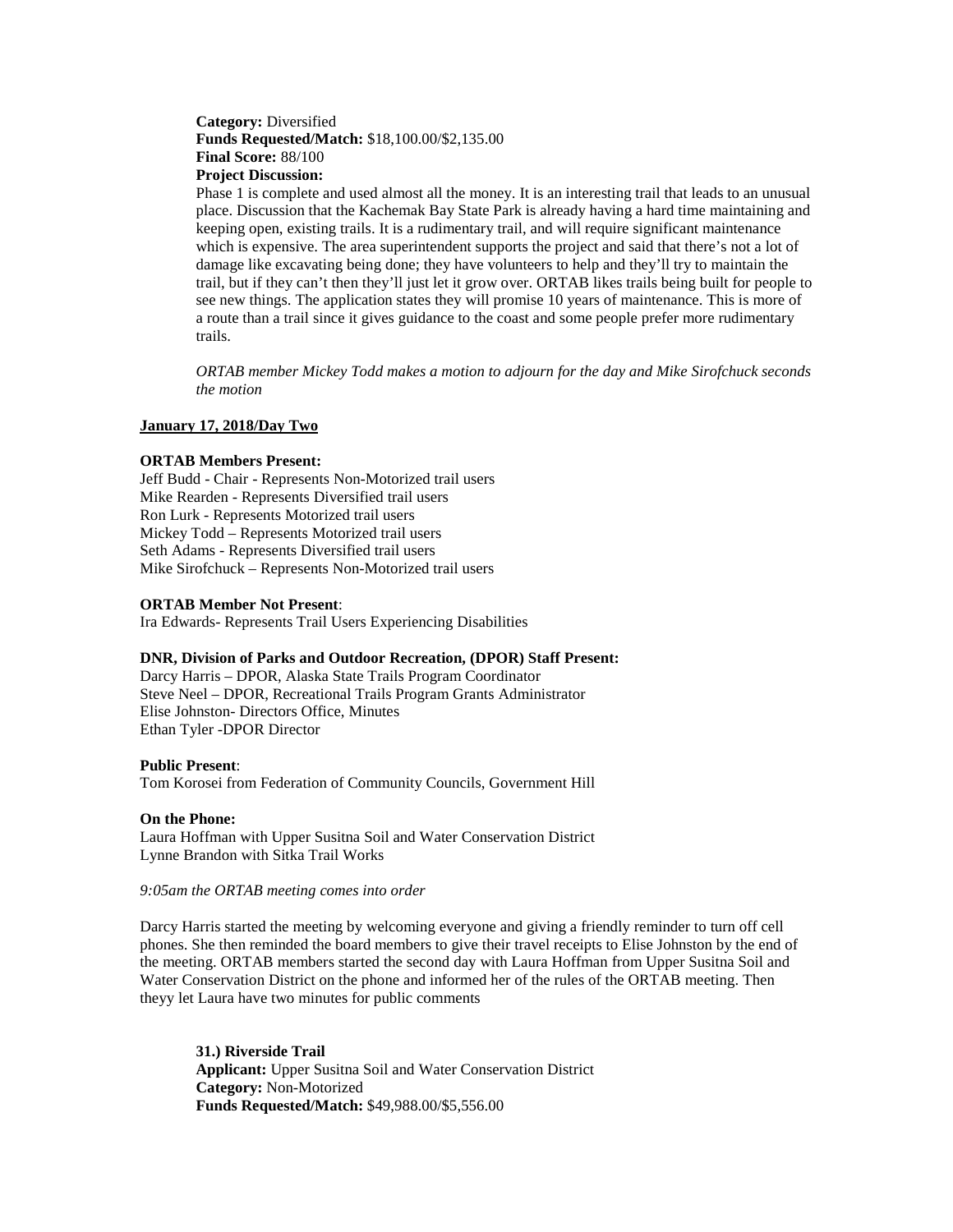# **Final Score:** 81/100 **Project Discussion:**

Laura Hoffman thanked the ORTAB members for awarding the funding from a past grant for the Susitna Valley High School Trail in Talkeetna and lets them know that the town of Talkeetna appreciates the approval of the grant. Applicants need to have a letter from the youth group. Clarification requested regarding \$32,000 for the YCC for 2 weeks and that includes a director and crew leader. Director of YCC is the crew leader of this project. The 1/3-mile trail will be ready to use after two years. The first summer is used for an archeological survey and then the trail building would begin in 2019 and finish by August. The trail is already there but has been eroded. If the current alignment will impact cultural resources there is enough space to move the trail alignment. Darcy Harris brought up that in the application there was a letter from Judy Bittner who is the State Historical Preservation Officer stating that they didn't have any concerns but still wanted the survey completed. Laura replied that the crew they are using aren't allowed to use anything motorized so they have a pulling system to remove stumps. Laura also applied for another grant with the Mat-Su Trails and Park Foundation to match the RTP grant and, in that grant, she included funding for a power wagon which would haul the gravel to crown the trail and a compactor. Last year's project was modified to add money but they were outstanding with reporting and documentation.

**Suggestion:** ORTAB suggested to shorten the next application so it isn't 70 pages long.

*Tom Korosei with the Government Hill West Bluff Trail Connection project was present for any other additional questions the ORTAB members may have about the project. The ORTAB didn't have any but gave feedback which is stated in the project suggestions.*

**32.) Sea Lion Cove Trail Repair Applicant:** Sitka Trail Works **Category:** Non-motorized **Funds Requested/Match:** \$39,979.00/\$4,460.00 **Final Score:** 80/100 **Project Discussion:** 

An ORTAB member from Sitka stated that this trail is 8 ½ miles away from Sitka and you will need to have a boat to get there. The trail is "a mess" because it has rotting structures. Sitka Trail Works will work with The Boat Company to help get people to the trail. Funding this trail would be a good local benefit, stating it has 236 visitors annually. The application states that the trail is only for "skilled and fit people". Steve Neel discusses budgeting concerns, the application states that \$11,000 of the request is for the Director and it wasn't clear if she would be in the field staying at the remote camp or working at a desk in Sitka. They also budgeted \$13,000 for labor for Trail Mix and \$1,000 of that is just for the Executive Director. Last year they had difficulty with the reimbursement process and following the approved budget. ORTAB members discussed lowering the amount given to this applicant so that it just covers the materials and not funding the administrative portion but Darcy Harris said the project may not be possible without the full amount being funded. ORTAB members agreed to either give the whole amount or not fund it at all.

*ORTAB members agreed they wanted Lynne Brandon, the Executive Director, to call into the meeting so they could ask her about the budgeting issues, and agreed to resume their discussion after they were done discussing the other projects and Lynne Brandon was on the phone.*

Lynn Brandon called in and the ORTAB started by asking how much of her Executive Director time was going to be in the field. She answered that she will be making trips with her own boat out to that trail and approximates 150 hours. ORTAB then asked what she would be doing in those 150 hours. Lynne answered that she will be out there with the crew as much as she can be but will be mostly making day trips. The hours also include her time for going out to the trail which takes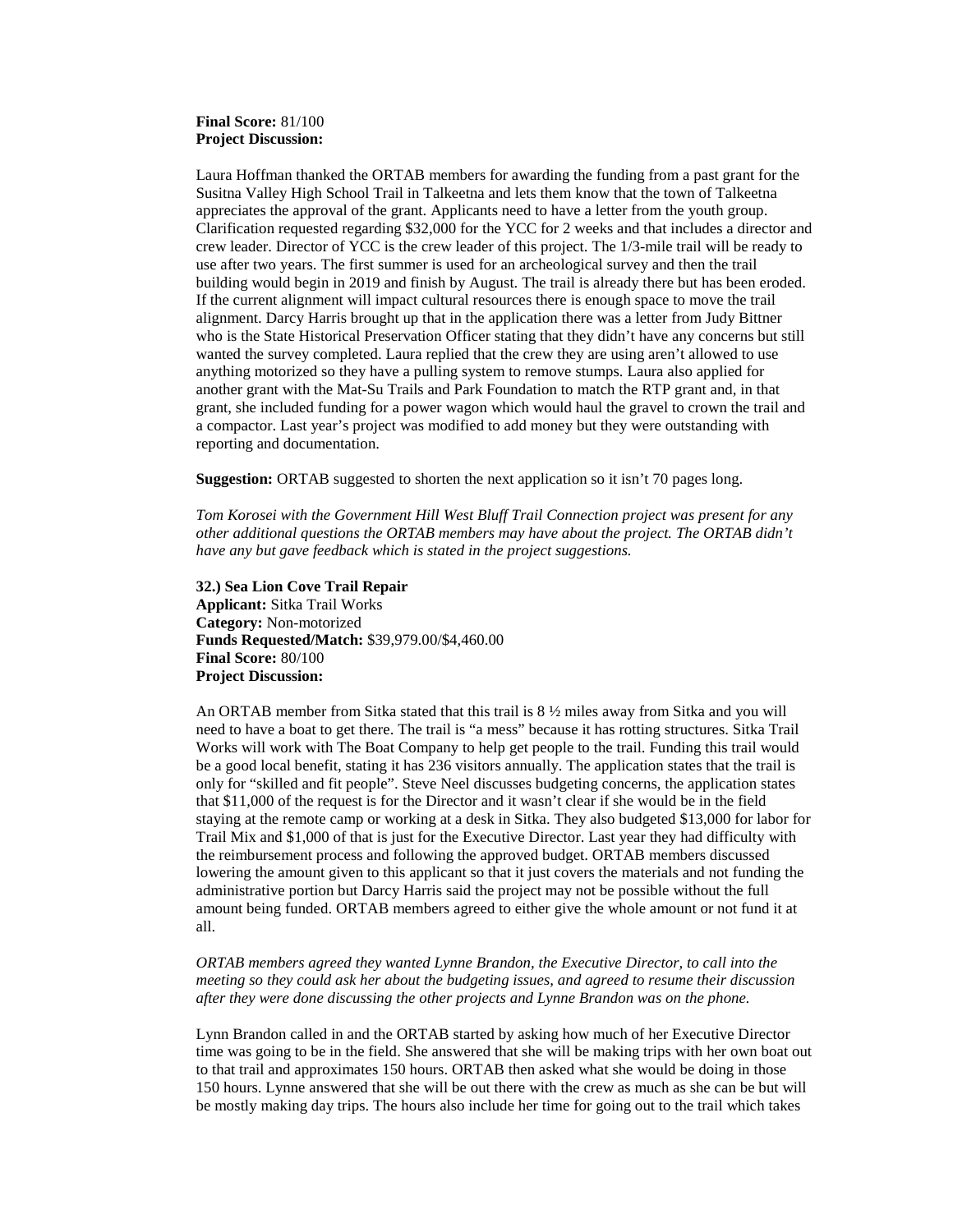about an hour and a half each way and will be doing coordination work in town. ORTAB brought up that they were asking because \$11,000 is high for what they usually get for administrative time. An ORTAB member asked how much progress they will have on the 2 ½ mile trail. Lynne responded that they will work as far as they can by working on the worst spots that are safety issues first and then work on the rest of the trail. ORTAB members asked how many people Lynne thinks will use this trail once improved. Lynn responded that Juneau area State Parks report 236 permits last year, but there are also others that aren't permitted that go. So overall, she believes about 600 people per season. Lynne said that this project is high priority and a safety concern.

*ORTAB members thanked Lynne Brandon for answering their questions and she got off the telephone line.* 

ORTAB members discussed that it is still high in administrative costs compared to other projects. Steve Neel said there are three ways to provide match which are: volunteer hours, cash donation or equipment use.

**Suggestion:** ORTAB members think that Lynne Brandon should have also accounted for her different roles which would explain more of her hours.

**33.) Shoup Bay Trail Rebuild to Gold Creek Applicant:** Levitation 49 **Category:** Diversified **Funds Requested/Match:** \$46,100.00/\$5,062.00 **Final Score:** 79/100 **Project Discussion:**

*Seth Adams informed the ORTAB members that he helped prepare this grant and he will not be included in the scoring. He recused himself.*

Seth Adams clarified that Levitation 49 is the contractor for the Valdez area State Parks. They had two projects last year. One project was asking for funding for equipment but didn't get a waiver for the Buy America Act and the other project was asking for administrative funding for working on the Shoup Bay Trail. The Shoup Bay Trail project that got funded last year left \$17,000 out of \$39,000 unused, several items were turned in late, and there were several reimbursement requests for things not on the approved budget. The contractor will try to use local gravel. The ORTAB member also asked if Shoup Bay was covered in the Prince William Sound land use plan. Another ORTAB member asked how they collected numbers of trail users. Seth Adams said a lot of locals walk the trail. Seth Adams says the goal is to extend to Gold Creek then go to Shoup Bay which is a little more difficult and make a loop and go back by Mineral Creek. Darcy Harris said any public notice format with the pertinent information is acceptable ORTAB members discuss this is the only application coming from Valdez. Seth Adams also stated that this specific project won't leave money on the table because it is in contract.

### *break at 10:08am*

**34.) Gov't Peak Single Track Phase III Applicant:** Valley Mountain Bikers and Hikers **Category:** Non-motorized **Funds Requested/Match:** \$50,000/\$5,556.00 **Final Score:** 76/100 **Project Discussion**:

There was visitor count for the trail and the application didn't include the budget in the required Excel sheet. They also commented that this trail was designed for fast, accomplished riders and the ORTAB members felt that they didn't see a big public benefit since that's a small number of people. VMBaH doesn't have a contractor but the application stated they could find one to do this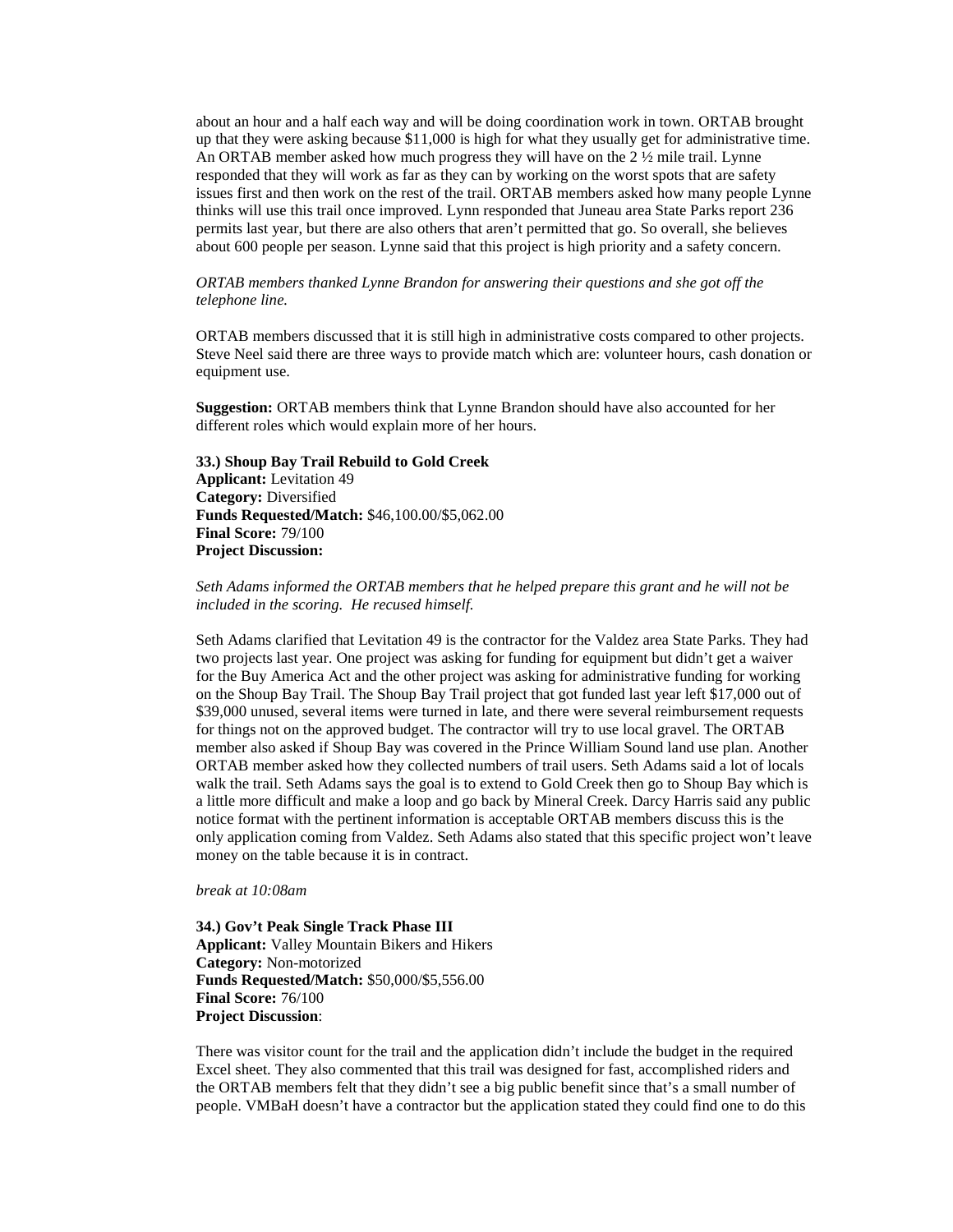work in a week, which they felt was unrealistic. VMBaH included a \$40,000 contract line item in the budget but there was no bid from a contractor to back up that number. One of the ORTAB members who knows the applicant knows that he is in constant contact with Ptarmigan Ptrails and assumes he would ask that contractor to do as much as he can for \$40,000. ORTAB members agreed that this wasn't very good project planning. Also, the bridge and culvert instillation is a concern because it wasn't discussed in the Environmental Review Checklist and there were no pictures or diagrams of where those would be installed.

**35.) Stream Hill Park Trail System Applicant:** Stream Hill Parks Homeowners Association **Category:** Diversified **Funds Requested/Match:** \$50,000/\$5,560.00 **Final Score:** 70/100 **Project Discussion:** 

The Homeowner Association is applying for the grant which may only benefit a small group of residents versus the public. One of the ORTAB members who lives in Homer said he is familiar with the trail and it has a lot of public use because there is a public access easement. He also said that although that the trail has a couple of wet spots he doesn't think putting gravel on the trail is necessary. ORTAB discussed the trail entrance location and how it is in a neighborhood that isn't fully developed yet. It's possible that when all the lots in that neighborhood are developed that people who live there aren't going to be happy about this public access. They were also worried about the applicant's involvement with the neighborhood and if the purpose of this trail is for the public or private use. Overall ORTAB members agree it's a good application but it sounds like the trail is fine how it is.

## *Lynne Brandon gets on the phone to discuss the questions the ORTAB members have. The discussion in summarized in the project discussion above.*

The ORTAB spent the next part of the meeting moving projects around from their original designations (non-motorized, motorized, diversified) to move toward the required ratio (30% motorized, 30% nonmotorized, 40% diversified and 5% education /safety if they chose to fund those projects.) There was discussion about the safety and education projects subtracting money from the other three classifications. The ORTAB members needed to decide if they wanted to recommend any education and safety projects with a total limit of \$75,000. Also, Steve Neel let the ORTAB members know that if they are close to the allowed amount for each classification FHWA would likely accept it.

The DPOR Director joined the meeting again. ORTAB members first asked him about the Curry Ridge project and how important it was to him since he waived the \$50,000 limit and makes the final decision of what projects get funded. ORTAB told him that the project scored in the bottom three of the non-motorized category mostly due to Ira's low score. The Director explained his rationing behind waiving the limit. This will be enough to actually finish the project. ORTAB members asked the Director if he wanted to address two state projects, Curry Ridge and Mastodon Construction. The Director replied that he would like to know the board's opinions and if it throws off the required ratio, then he's willing to negotiate the amount of the big projects. There was discussion about splitting funding between state and non-state, and the impact of the large state projects. Steve Neel said that they haven't always had the projects split perfectly, some years there have been more state projects funded and some years there have been more non-state funded.

## *The DPOR Director leaves the meeting*

*Mike Sirofchuck makes a motion to drop all 3 Safety and Education projects from consideration. Mickey Todd seconds that motion.*

Discussion: The three projects scored relatively low and if they drop those projects it allows more money for other projects with higher scores. Darcy Harris stated that the national manager's main concern is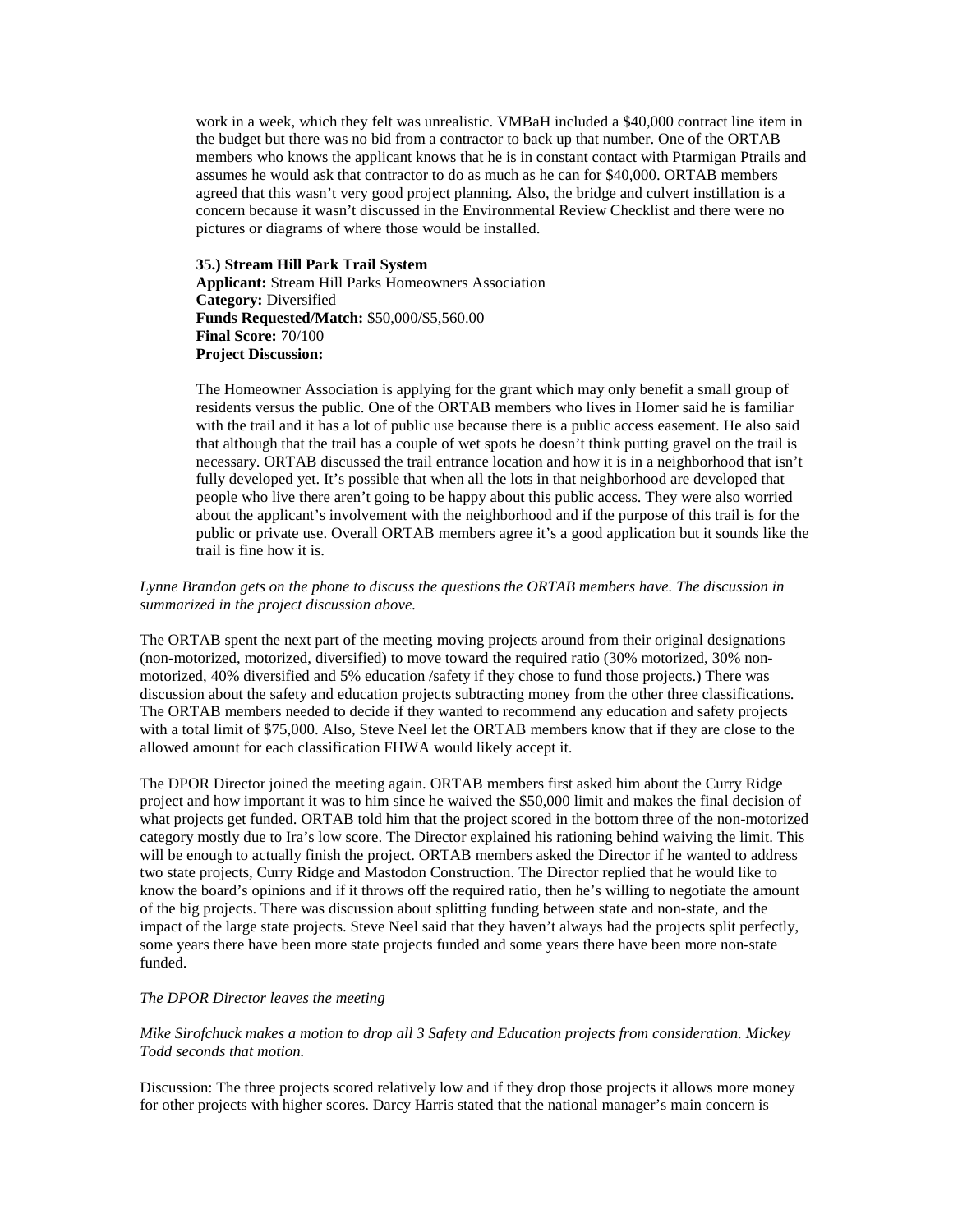getting the most money on the ground, so it makes these projects hard to fund. An ORTAB member asked if RTP doesn't fund these state interpretation and education projects, could they get funding somewhere else. Darcy Harris and Steve Neel had said that they couldn't really answer that without talking to someone in that office but because they are project funded, it would have to be another source that is interested in funding those projects.

Motion is call to vote, 5 yes and 1 no, motion passes

### *Mickey Todd makes a motion to break for lunch until 1pm*

## *ORTAB members come back from lunch and Darcy Harris opens the teleconference line and Jean Ayers has joined the meeting in person.*

Jean Ayers said hello to everyone and said that she was at the meeting to update everyone on the Land Water Conservation Fund (LWCF) and the Special Reapportionment Account (SRA). Jean said that the LWCF grant is different than any other grant she has worked on because all projects funded by the program that finish under budget or terminate, have the remaining money de-obligated by the NPS and put into the SRA. Jean said that they had two projects from last year where the money was put back into the SRA and LWCF must go through a certain process to get that money re-obligated to Alaska, otherwise it becomes general federal money that any state can request.

They have identified two projects this year where they think they could ask NPS to reapportion money to. One is the Rabbit Lake Trailhead Improvements project that the Design and Construction section of the DPOR would be working on within Chugach State Park who also applied for a related grant through the RTP. Jean thinks they could get \$40,000-\$50,000 back to help with that project. The other project is with the Metlakatla Indian Community to whom the LWCF has given small grants for the Cedar trail. They have tremendous community support for those projects for Cedars Trail project and have about \$30,000 in overmatch so Jean thought their project would be a good candidate. Jean told the ORTAB she doesn't need any action from them now.

The ORTAB thought it was great that LWCF has a chance to get money re-obligated to the state because RTP doesn't have the spending authority to use that money. An ORTAB member asked if there are any updates with the LWCF grant. Jean answered that the NPS is reorganizing so they are affecting not only LWCF grants but also other grants. ORTAB approved several projects last year that are still pending NPS approval. ORTAB members noted that LWCF is an underused grant source and Jean Ayers agrees that unfortunately it is because it is a complex program with difficult perpetual compliance requirements. An ORTAB member asked if it was possible to lower the 50/50 match to make applying for the LWCF grant more appealing. Jean answered that the state doesn't have the authority to do that but they have lowered the funding request limit to try to attract smaller projects or smaller communities. The current LWCF SCORP priority is to upgrade and improve existing facilities.

#### *Jean Ayers then thanks the ORTAB members for their time and left the meeting.*

An ORTAB member contacted Ira Edwards, via Facebook, during lunch about his low scores for the Curry Ridge and Mastodon Construction projects. Ira said he scored low because the limit was very high but since knowing more information he raised his score. Darcy Harris updated Ira Edwards' scores for the Curry Ridge and Mastodon Construction projects.

Darcy Harris let the ORTAB members know that Laura Hoffman from the Upper Susitna Soil and Water Conservation District sent in a resolution that shows she works with the Youth Conservation Corps.

There was also discussion of the top-ranking state projects and trying to keep funding 50% state projects and 50% non-state projects. Some ORTAB members believe that this year there are better state projects that should get funded while other ORTAB members would like to see more non-state projects get funded. There is also discussion of funding projects evenly throughout Alaska and not just a bunch of projects from one area. Steve Neel reminded the ORTAB members that they are funding entities not areas.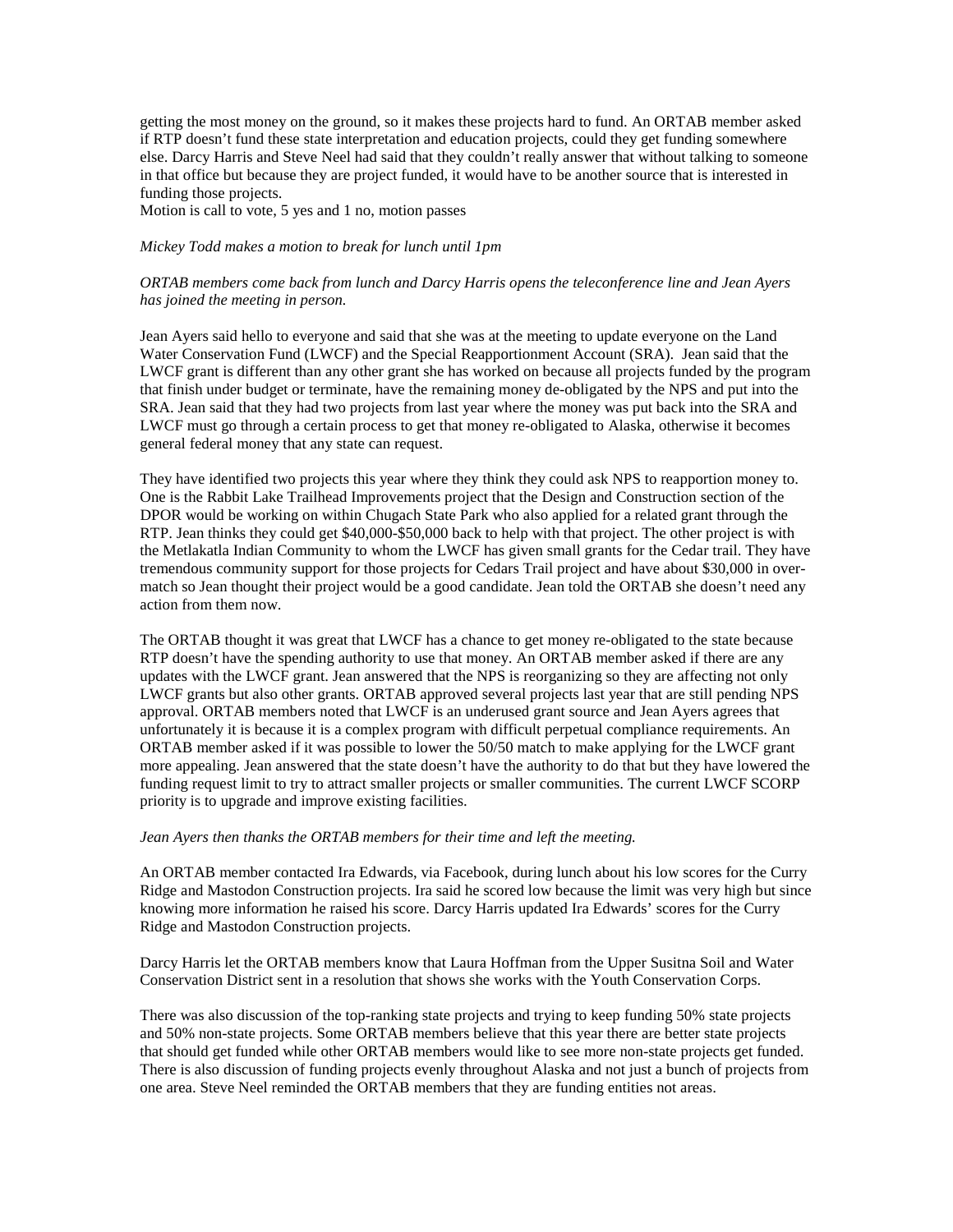ORTAB members discussed moving Curry Ridge and Mastodon projects to the top of the list for funding since they are a priority to the Director. Also moving the Eshamy Bay public use cabin project to the top to help fill the 30% motorized requirement. They do this by making the score read 100% to ensure funding.

An ORTAB member said he would like to see the Alaska Trails', Mirror Lake project make the cut because they lowered their administrative costs.

ORTAB members discussed lowering Federal Share amount for certain state projects to help fund more projects. ORTAB members decide to lower the Federal Share amount for the Snowmachine trail DSP project by \$13,000.

All the projects were ranked from highest score to lowest score regardless of being state or non-state. They then saw where the \$1.2 million limit was and how that compared to the 30%/30%/40% break down. With the category requirement fulfilled, the \$1.2 million limit and the highest scored projects all working together, ORTAB discussed the 14 state projects and 8 non-state projects that may be funded.

## *Mickey Todd makes a motion to vote for projects above the budget line. Seth Adams seconds the motion. Motion called to vote- 5 yes and 1 no*

Discussion: Steve Neel brought up that usually DPOR only submits 9 or 10 applications and this year there were 19. ORTAB members then discussed the regional breakdown of funding.

### *A break was taken at 2:40pm*

ORTAB members discussed the unobligated funds and being able to access them. Darcy Harris stated that the Director has already talked to her about making that a goal.

*Seth Adams made a motion for Darcy Harris, Steve Neel and the director Ethan Tyler to find out about unobligated funds. Mike Sirofchuck second it. Motion call to vote – 6 yes 0 no*

The ORTAB would like grantees to send photos of their projects.

An ORTAB member asked Darcy and Steve about the two RTP training sessions. Darcy said two people called in each time and both were the same people from DPOR. People may not know they can ask the board members questions about their grant applications. ORTAB members discuss trying to find ways to let applicants know they can have ORTAB members proof read their application or ask questions.

## *Mike Rearden nominated Jeff Budd as chair of the ORTAB and Ron Lurk seconded it. Jeff Budd agrees and the motion gets call to vote- 5 yes and 0 no*

Seth Adams starts a discussion to raise the application limit for DPOR from 50,000 to 100,00 or 200,000 for motorized and non-motorized. Most projects have multi-phases due to the \$50,000 limit and it would be more efficient to raise the limit so the projects can be completed faster. This doesn't mean everyone ask for more money. He also says it will benefit the community. Darcy Harris brings up that this might mean fewer summer jobs available in some regions. Seth argues that there will still be smaller projects and \$50,000 doesn't keep people busy all summer anyway. If the limit is raised it could employ people for a whole summer rather than a couple of weeks. The ORTAB members discuss that this would just be for DPOR because DPOR staff have more control over grantees than they would with non-profits and non-state groups. Seth Adams also adds that if the larger projects do come from just DPOR then the superintendents and the Director could manage the applications.

*Seth Adams made a motion to raise the application limit for DPOR to \$200,000 for non-motorized and motorized with the requirement of at least one motorized project application and Mike Rearden seconded it. Motion called to vote-5 yes 1 no*